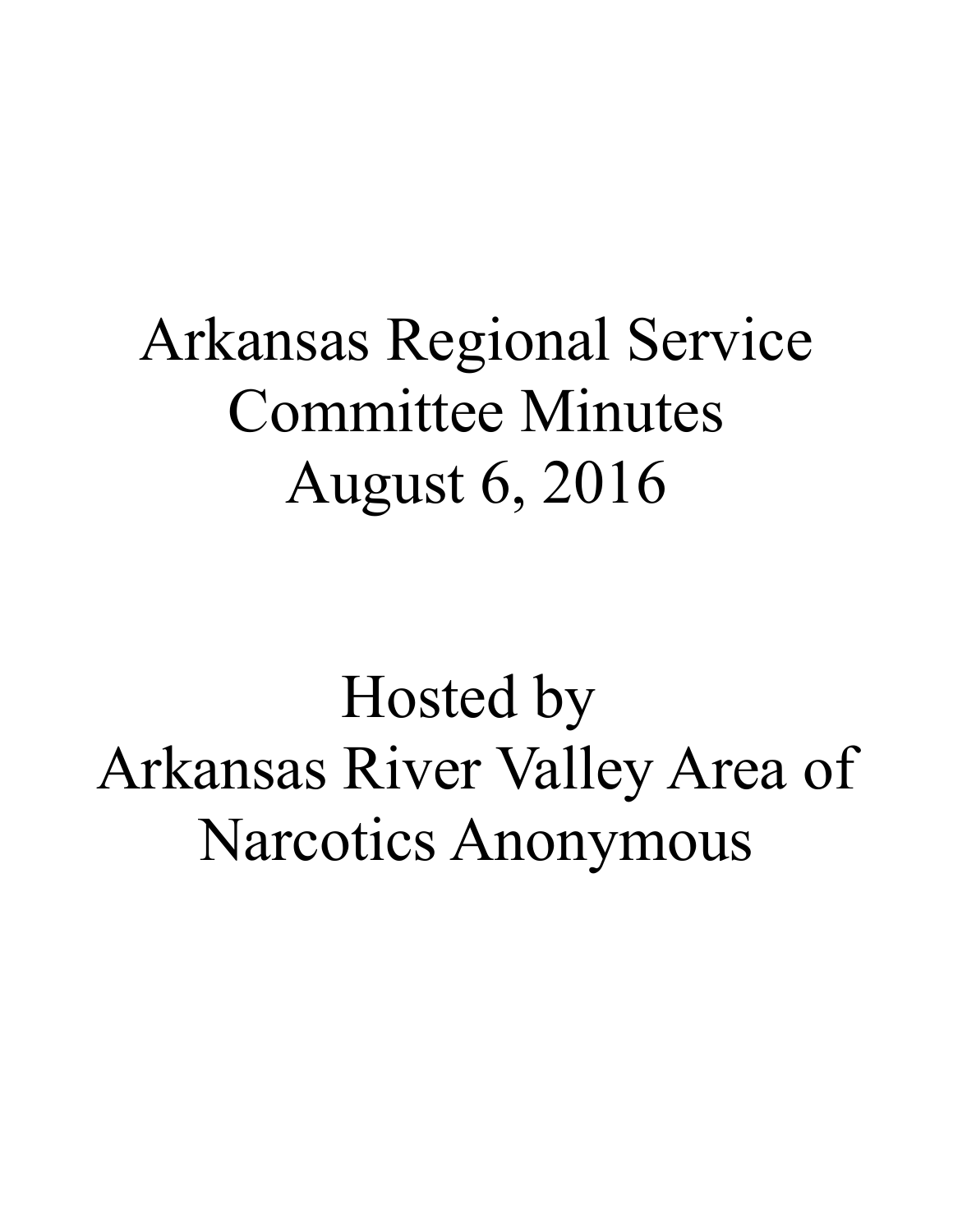August 6, 2016

Meeting called to order by Chairperson,

Carol Mc. Opened with Serenity Prayer

12 Traditions read

12 Concepts read

ARSCNA Definition and purpose read

1<sup>st</sup> and 2nd paragraph of Tradition 2 read

Roll Call:

| Arkansas River Valley Area | Present       |  |
|----------------------------|---------------|--|
| Central Arkansas Area      | Present       |  |
| Crowley's Ridge Area       | Present       |  |
| Foothills Unity Area       | Present       |  |
| Northwest Arkansas Area    | Present       |  |
| <b>Ouachita River Area</b> | Absent $(x2)$ |  |
| Ozark Area                 | Present       |  |
| Chair                      | Present       |  |
| Vice Chair                 | Present       |  |
| Secretary                  | Present       |  |
| Secretary-in-training      | Present       |  |
| Treasurer                  | Vacant        |  |
| Treasurer-in-training      | Vacant        |  |
| Regional Delegate          | Absent        |  |
| Regional Delegate Alt      | Present       |  |
| Subcommittees:             |               |  |
| 2016 Convention            | Present       |  |
| Literature                 | Vacant        |  |
| Phoneline/outreach         | Present       |  |
| Policy and Procedure       | Present       |  |
| <b>Public Relations</b>    | Absent        |  |

#### **Secretary report:**

Highlights reviewed and accepted.

#### **Treasurer report:**

Vacant –

Delores provided some information regarding account. Current bank balance is \$3674.39. Ledger is a mess. Much information is missing in ledger. Delores paid phone-line services 179.04. And 127.72. \$100 is drafted every month for message center. To the best estimate – there is no money missing. Just poor bookkeeping. Matt C. is here and is willing to help.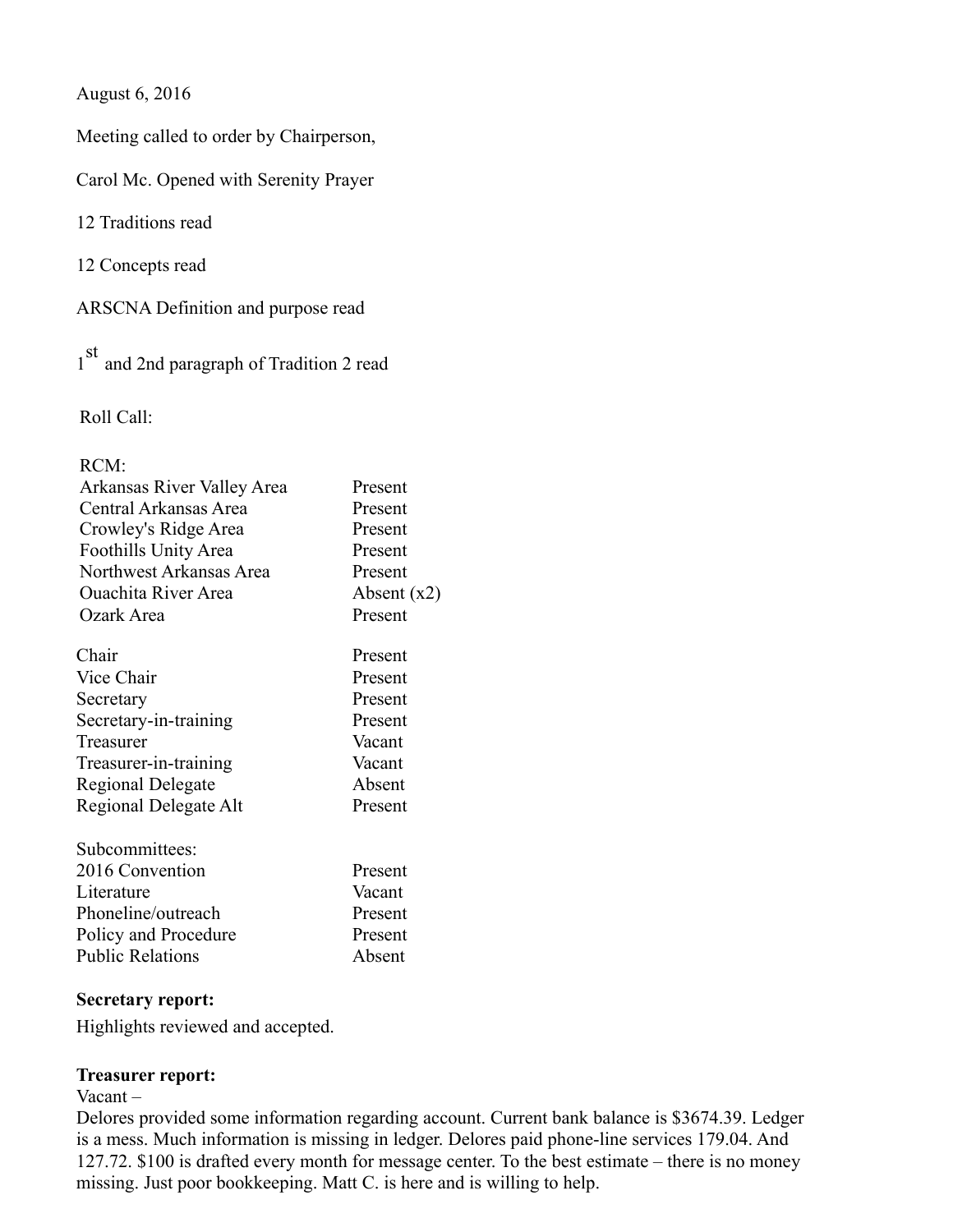# **RD/RD alt report**

Greetings Family,

I just returned from the Southern Zonal Forum. We reviewed  $\&$  gave our input on a statement from the WSC2016 regarding NA intellectual property & the integrity of the NA message. I've attached a copy with my report.

We did not agree with some of the language/wording & have made suggestions to change parts.

- 1. 86% should read as, low cost English version.
- 2. Add current list of approved literature & position on previously approved literature.
- 3. 71% remove the statement of; even if it means shutting down the site. (just chasing tails, just remove the literature)
- 4. 63% although, some support, would benefit by having more discussion.
- 5. (Most commonly, the gray form or the baby blue) add as a point of information.

As always, the topic of taking medication in NA meetings was also discussed.

- 1. Some of us are being told that if we take meds we are not clean  $\&$  should not share at meetings. Does this mean that those of us who suffer from depression should just disregard what our doctors are advising, even if we only take our prescriptions are prescribed? Do I even belong in this fellowship? All 3 groups agreed, yes you belong. You are a member when you say you are a member!
- 2. A member in our group is taking medication  $\&$  sharing during a meeting. We're upset because we are afraid this will disrupt the atmosphere of the meeting. Should the group ask this person to refrain from sharing until the stop taking medication? If sharing is in appropriate, then the group will take measures to maintain the atmosphere of recovery. Take member to the side & talk to him/her.
- 3. We have a member who is an addict  $&$  who is obviously mentally ill. When he is on his medication he is quite functional, but occasionally he stops taking his meds  $\&$  all hell breaks loose. He thinks he's being totally abstinent will make him a full-fledged member. What should we ask him when he asks if he's clean? You are a member when you say you are. Only requirement for membership is the desire to stop using. Be responsible, talk to sponsor & follow doctors' orders.

On another note, I have paid the phone line bill, 2 times. The phone line was disconnected due to non-payment. The Message center is automatically drafted from the account monthly  $\&$  Pat P takes care of the PO Box. With a new treasure we need to have all bills automatically drafted from the checking account, thus solving this problem.

Dyanne helped me to check the balance & there was no funds missing! I know there's to be a system in place to prevent not knowing who's to do what in this situation but received no inquiries as to what was going on from anyone. This is very disturbing to me!!!! I hope today we can make sure, before we leave, that we do have a system in place to prevent this from happening again. Hell, we don't even know who's on the signature card at the bank! We all are responsible for our region & should care enough to ask, what's going on! Are we just filling positions with warm bodies???? This is not just from the regional level but I also see it at the area level, I care & I know y'all do too, what can we do to make service more attractive & how can I help?

Thank-you for allowing me to be of service, ILS, Delores W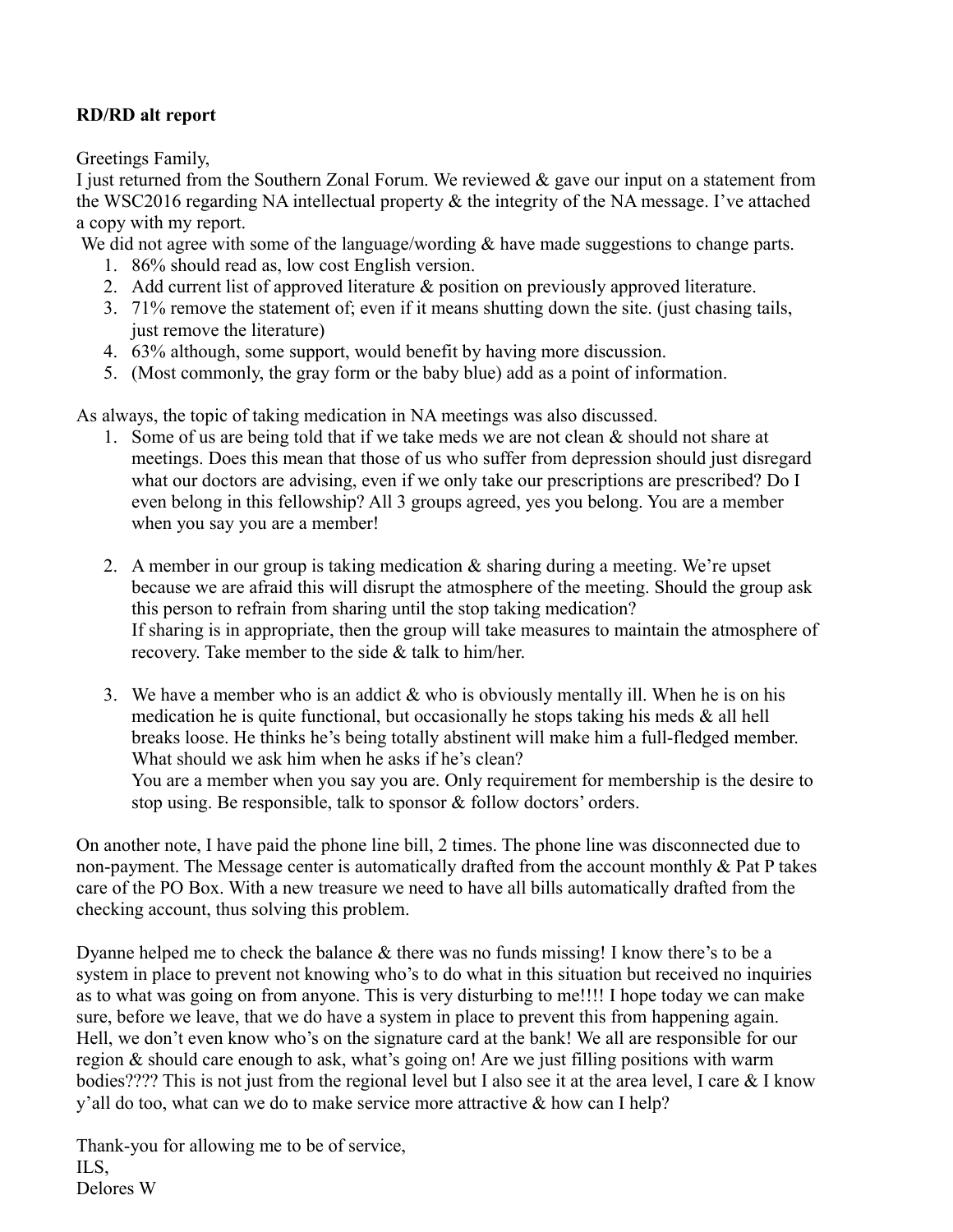Travel expenses for SZFNA

Motel \$229.82 Registration \$20.00 Tapes \$25.00 Meals \$25.11 Mileage \$489.71  $(1113 \text{ miles } @.44 \text{ per mile})$ Current rate is .54 Total \$789.64

# **RCM Reports ARVANA:**

Hello Family, Our area is doing great. Hangin in the Fort Convention Chair was elected and the new convention chair is Dyanne E.C. The committee had elections and elected the following: Vice Chair: Mandi F. Secretary – Bonnie Z. Treasurer: Marc L. Registration: Todd L. Programming: Mark S. Activities: Benn T. Merchandising: Samantha H. SFG is having La Fiesta Dance tonight, with a full serve taco bar. Cindy Mc from NWA. will speak at 7pm. September 24 is the Wing Ding Picnic in Poteau. The ARVANA Women's retreat is

August 19-21. SFG Serenity Fall Gathering Campout is Sept 2-4, 2016 at Springhill Park, Barling, AR Cove Lake Campout is October 14-16.

Our donations will be mailed. ILS, Tim F.

# **Central AR:**

David H. - Vice Chair of area - gave report. He brought Regional Convention fliers. Our RCM resigned a week ago. We are working on our part of the convention. Our area is running fairly smoothly.

ILS, David H.

#### **Crowley's Ridge:**

Hello family. I would like to thank you all for being here as I have attended this RSC. I've done my terms as RCM and RCM alt. This is my last RSC as RCM of CRANA. Thank you for a rewarding experience in NA service. I will continue to be of service at the Regional level wherever possible. The area is doing well with 4 home groups in our area, 5 when Blytheville returns. The meeting times on the website are all current and correct. We have \$277.07 donation. No needs at this time. ILS, Josh D.

#### **Foothills Unity:**

#### Dear Family,

Foothills Unity Area is doing well. Our 3 groups in Searcy and one group in Heber Springs continues to grow and carry the message. The Batesville group has dropped out of area but continues to hold meetings. In addition, the Ward group has requested to be seated and is expected to become a part of Foothills Unity Area after our next business meeting. Our Winter Convention is coming up January 13-15 and will be back at the Wyldwood Retreat Center in Searcy. The \$60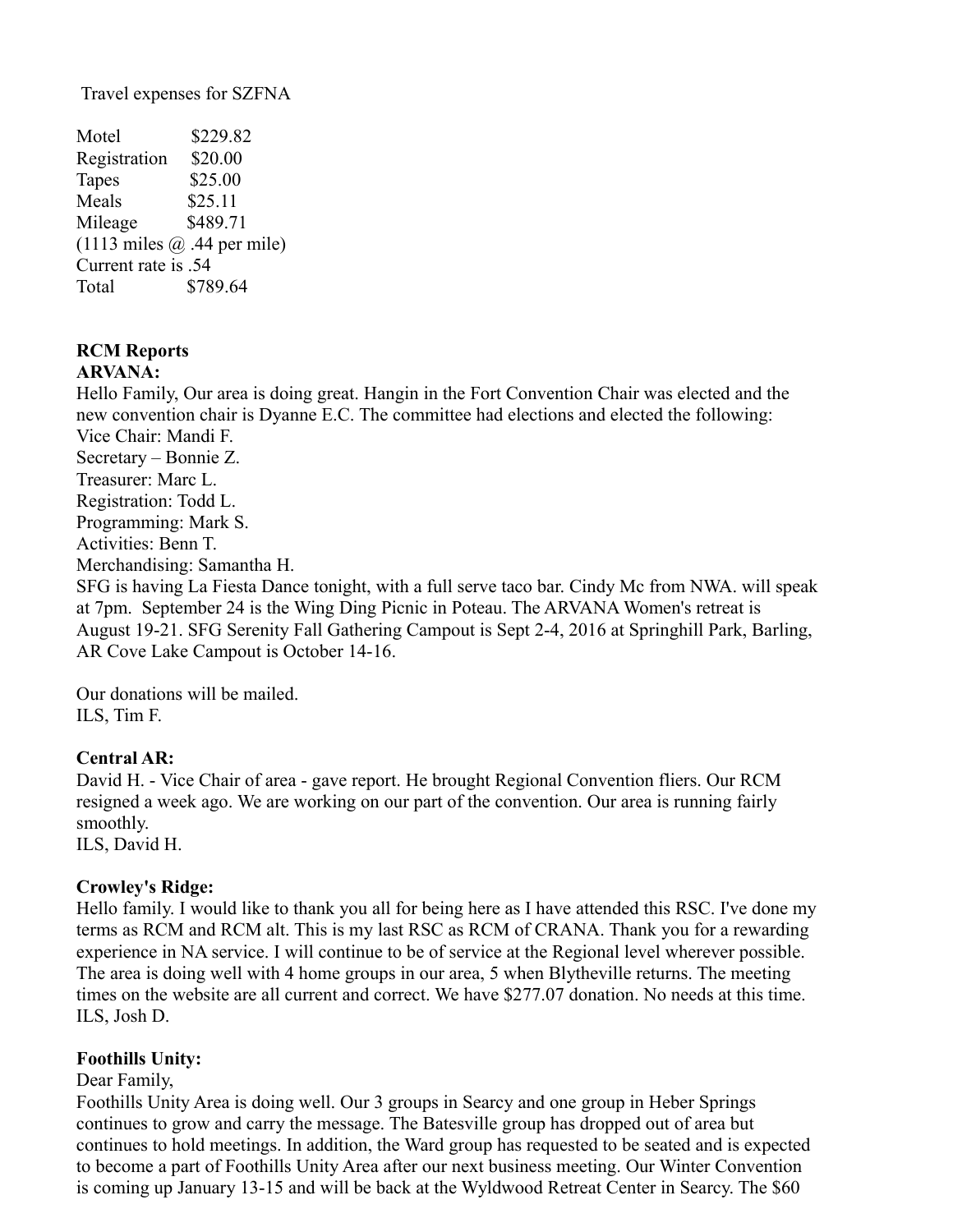registration fee includes lodging and all meals and, of course, no addict is turned away. Foothills Unity Area does not need anything from Region at this time. Thank you for the opportunity to be of service.

ILS, Dan M. RCM Foothills Unity Area

#### **Northwest Arkansas Area:**

We are having an event on August 13 the speaker is from California. There will be tournaments for Horseshoes and volleyball and swimming at Beaver Lake. We are working on a learning day event. H and I has been been going to the CCC treatment enter. We had a function to raise money to buy books. \$800. No needs at this time. We have a website – www.naofnwa.org. \$442.36 donation.

ILS, Karen S.

#### **Ouachita River Area:**

 $3<sup>rd</sup>$  absence.

#### **Ozark Area:**

Meeting attendance is down throughout the area. We are trudging along. H&I and PR are doing OK with more work to do than people to do it. The early release facility closed, but we are still taking meetings into 2 county jails and 1 rehab. We are working on Chili Dog Chow Down #26 that is going to be held Sept. 2-4.

We have 3 quotes for tie die T-shirts the cheapest quote being 1500.00 for 150. We would also like to get 48 11 Oz coffee mugs with spoons in handle for 231.87 or 4.83 Per. We would sell for 10.00, 5.17 profit per cup. This would put us 231.87 over our 1500.00 budget. Thanx, Craig B.

#### **End RCM reports**

Overview of consensus read by Carol Mc . (page 14 of Guidelines) Consensus procedure read by Carol Mc. (page 15 of Guidelines)

**Old business** – None

**Open Sharing:**

#### **Subcommittee Reports:**

#### **2016 Convention Committee**

See Previous Reports. Fliers are out.

Fliers are out. Hotel has blocked rooms for our function. Block is good till 10/1/16. All of downstairs is restaurant and bar. Speakers and workshops will be held at Convention Center. Hospitality will be covered by ARVANA. \$4700 and some change in account. Will give a check to Ozark for merchandise. We need to change signers on account. Current signers are Anthony C. Sheran A, Matt F. and Pat P.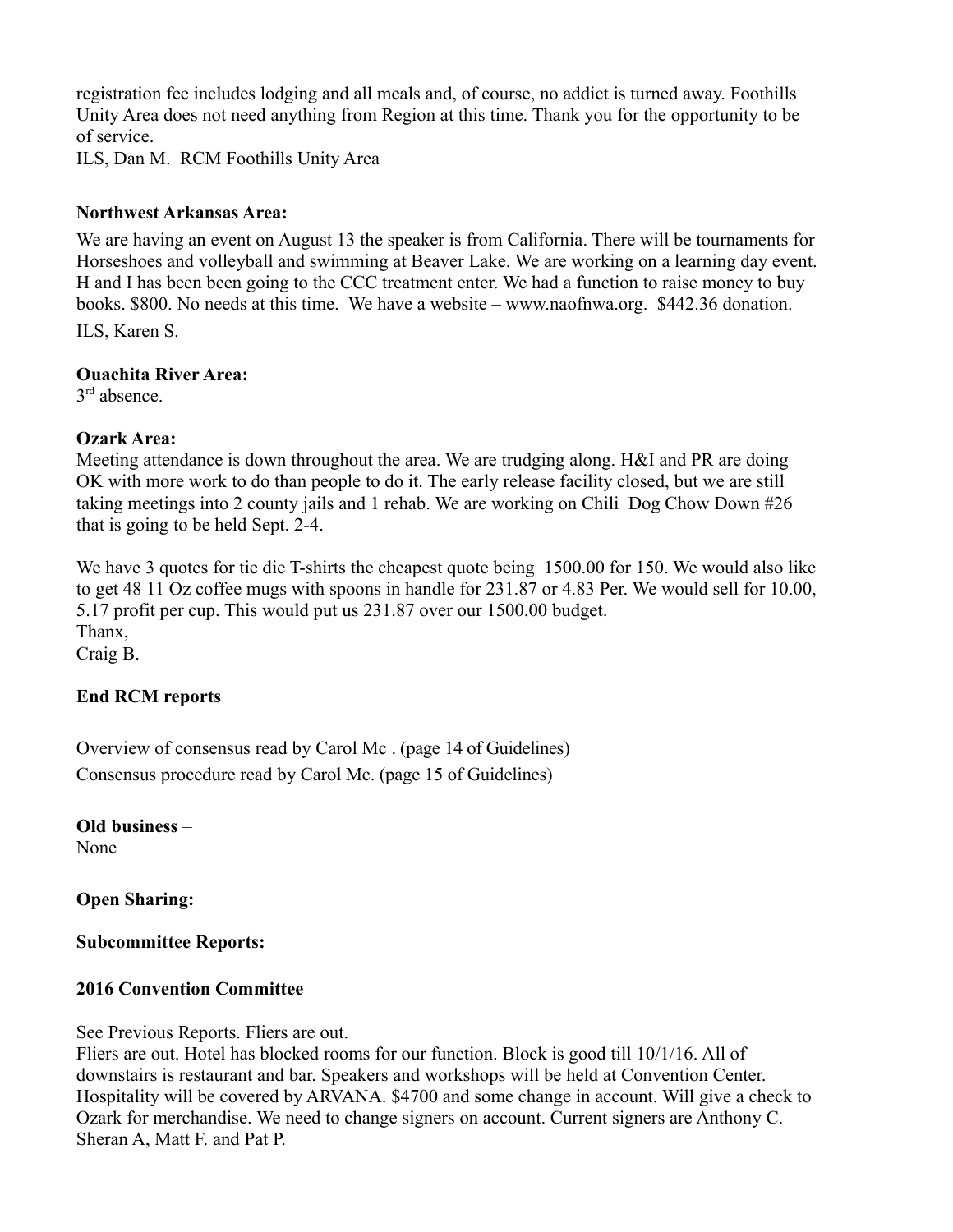Do we sell t-shirts immediately or wait till convention to sell? If anyone preregisters we need to hold those. T-shirts will be tye-dye.

Increase the merchandise budget by \$250? No problem.

T-shirt sizes available are S-4x. Not 3x. Leave fliers as is since we already have fliers out.

ILS, Pat P.

# **Phone-line:**

Hello family. I want to thank the RSC for the opportunity to be of service to the region. This makes my second term as Phoneline chair. I'm willing to complete another term if no one is willing. However, I have not done a workshop for phoneline this entire year. I'm scheduled to do a workshop next weekend in NWA and the Chicken Cook-off. Phoneline was turned off in May for 3 weeks due to non-payment.

24 calls to phone-line last month. 63 calls in June and 73 in July. A total of 180 calls this quarter. CAACNA asked for workshop. ILS, Josh D.

**Outreach:** Vacant

**H&I/PI** Absent. Sent verbal resignation

# **Policy and Procedures:**

No new updates. ILS, Pat P.

#### **Administrative committee meeting held.**

No motions. Will appoint Matt C to audit the checking account and provide an updated treasurer's report.

No motions submitted.

Treasurer's request – discussed reimbursing Delores for traveling to SZF.

# **End Administrative Committee.**

Re-Opened RSC with a moment of silence and the Serenity Prayer.

Dispensed with re-reading 12 Traditions and Concepts.

Roll call. All present from this morning.

Quorum met.

#### **New Business:**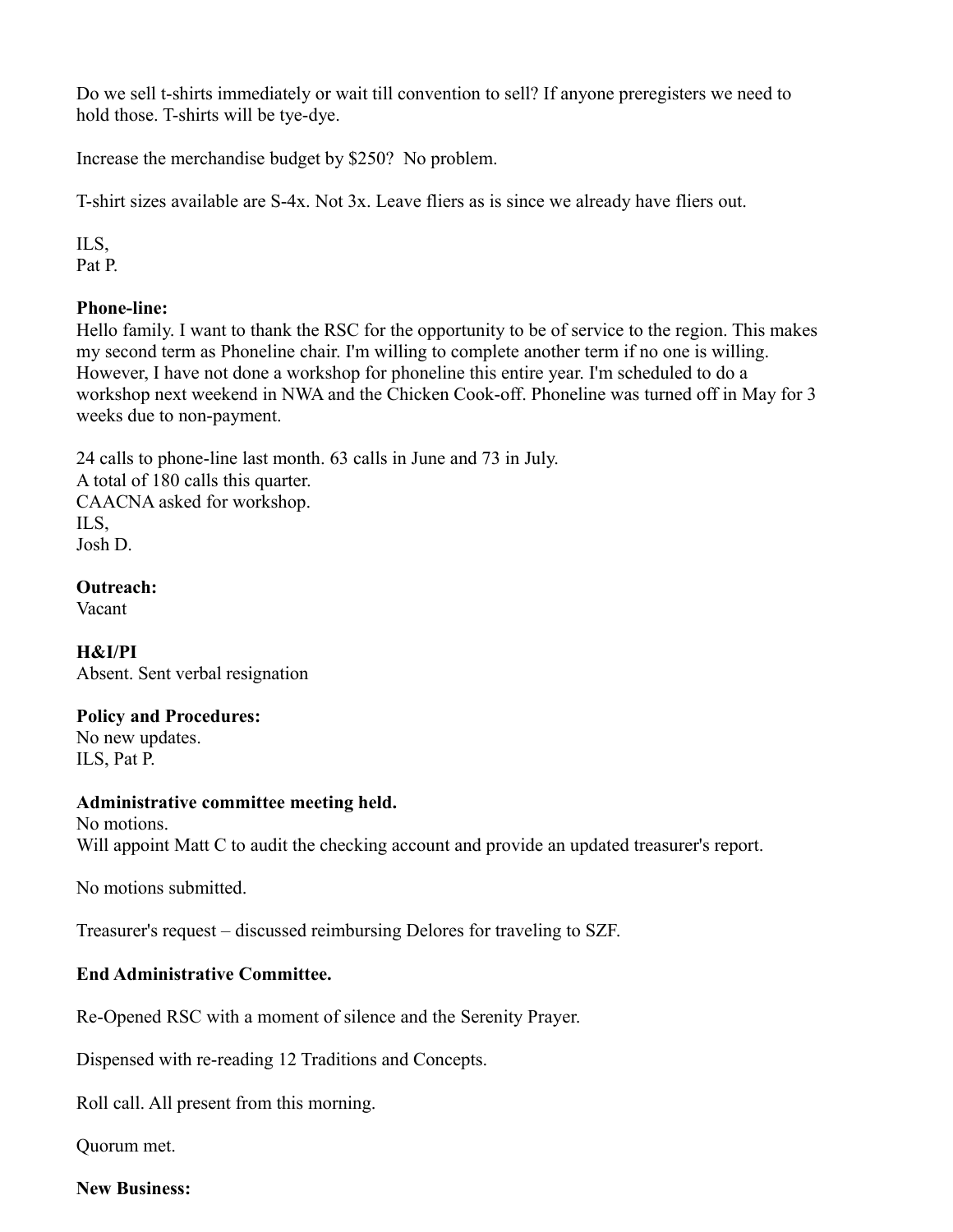Matt C. appointed to audit treasurer's account and provide an updated treasurer's report.

We are a quarter behind in elections. Consensus is to fill positions today.

Nominations/elections: Chairperson: Glynn Womack - acclamation Vice Chairperson: Kristen J. Roach - acclamation. Secretary: Karen Slater - acclamation Secretary-in-training: none Treasurer: Josh Dyer - acclamation Treasurer-in-training: none RD: Delores W. - acclamation RD alt: Dyanne E.C. - acclamation

Signers on account: Chairperson: Glynn W. Vice Chairperson: Kristie R. Secretary: Karen S. Treasurer: Joshua D.

Matt will initiate the signature changes for account.

Subcommittee Nominations: Public Relations: None Phoneline: none Literature Review: none

No new Loner groups/areas.

Treasurer's request: Motion to reimburse Delores W. for traveling to SZF. Passed. Total reimbursement: \$789.64

Discussion: Who do we send to MZF? September 23-25. Milwaukee.

Motion: to send RD to MZF. Passed. \$1000 to be sent. \$2500 budget for 2. Will send 1 person. Passed.

Motion to close. Closed with 3rd Step Prayer

Next RSC will be held in Central Arkansas.